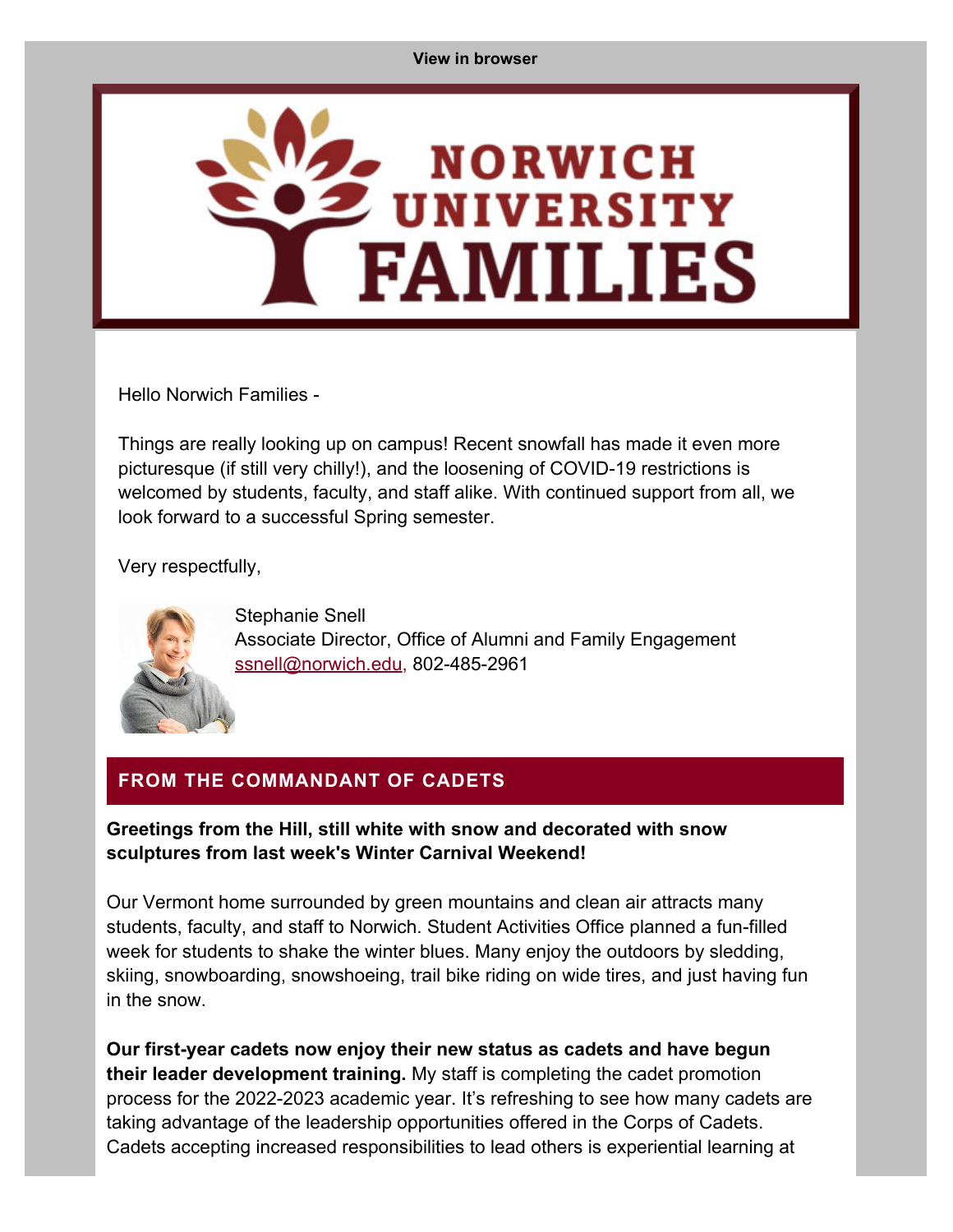its best. You cannot thoroughly learn leadership in the classroom. You have to do it, and our upper-level cadets are stepping up to the challenge. Our founder Captain Alden Partridge would be pleased.

**Spring break is soon upon us.** Some students will travel to a warmer climate, others will return home to family, a few will be adopted by families, which they and we appreciate very much, and a handful will remain here. Enjoy any time you have with your student. For senior parents, this time is very precious as your student plans for life after Norwich as a proud alumnus or alumna!

*Norwich Together, Norwich Forever!*



Bill Passalacqua '88, Colonel, VSM Acting Commandant of Cadets [wpass@norwich.edu](mailto:%20wpass@norwich.edu), 802-485-2101

# **FROM THE DEAN OF STUDENTS**

We have enjoyed the opportunity to deliver fully in-person academic and co-curricular student experiences this academic year, like the recent Winter Carnival. Student leaders are instrumental in planning, executing, and assessing campus programs like this. These types of leadership opportunities are available to students of all lifestyles (commuter, civilian residential, cadet residential).

**Student leader selection processes** are currently underway for the 2022-2023 academic year. Civilian residential students can apply to serve on the Residence Life Staff as leaders in the residence halls, and any student can apply to serve as an Orientation Leader or a key leader in Student Activities or the [Center for Civic](https://alumni.norwich.edu/page.redir?target=https%3a%2f%2fwww.norwich.edu%2fcce&srcid=156706&srctid=1&erid=22375273&trid=9c5b210c-57de-4af5-9c23-74183c7eda55) [Engagement.](https://alumni.norwich.edu/page.redir?target=https%3a%2f%2fwww.norwich.edu%2fcce&srcid=156706&srctid=1&erid=22375273&trid=9c5b210c-57de-4af5-9c23-74183c7eda55) Please encourage your students to get involved and to take full advantage of these campus opportunities for character and leader development.

**The Fall 2022 Housing process** will begin in the coming weeks. Intent to Return Forms will be available the week prior to Spring Break (February 28 – March 4) and must be submitted to the appropriate lifestyle leadership the week following Spring Break (March  $14 - 18$ ).

**Midterms are upon us.** We are still very much in the heart of a Vermont winter, but the days are getting longer on the Hill in advance of our upcoming Spring Break. We must get through midterms first. Faculty grades are due Monday, February 28, so students should expect to see their midterm grades in Banner by that date.

Encourage your students to take full advantage of [student support services on](https://alumni.norwich.edu/page.redir?target=https%3a%2f%2fwww.norwich.edu%2fcampus-life&srcid=156706&srctid=1&erid=22375273&trid=9c5b210c-57de-4af5-9c23-74183c7eda55) [campus,](https://alumni.norwich.edu/page.redir?target=https%3a%2f%2fwww.norwich.edu%2fcampus-life&srcid=156706&srctid=1&erid=22375273&trid=9c5b210c-57de-4af5-9c23-74183c7eda55) including the [Academic Achievement Center](https://alumni.norwich.edu/page.redir?target=https%3a%2f%2fwww.norwich.edu%2faac&srcid=156706&srctid=1&erid=22375273&trid=9c5b210c-57de-4af5-9c23-74183c7eda55), [Career & Internship Center](https://alumni.norwich.edu/page.redir?target=https%3a%2f%2fwww.norwich.edu%2fcareers&srcid=156706&srctid=1&erid=22375273&trid=9c5b210c-57de-4af5-9c23-74183c7eda55), and the [Counseling & Wellness Center](https://alumni.norwich.edu/page.redir?target=https%3a%2f%2fwww.norwich.edu%2fcounseling&srcid=156706&srctid=1&erid=22375273&trid=9c5b210c-57de-4af5-9c23-74183c7eda55) to underpin academic performance and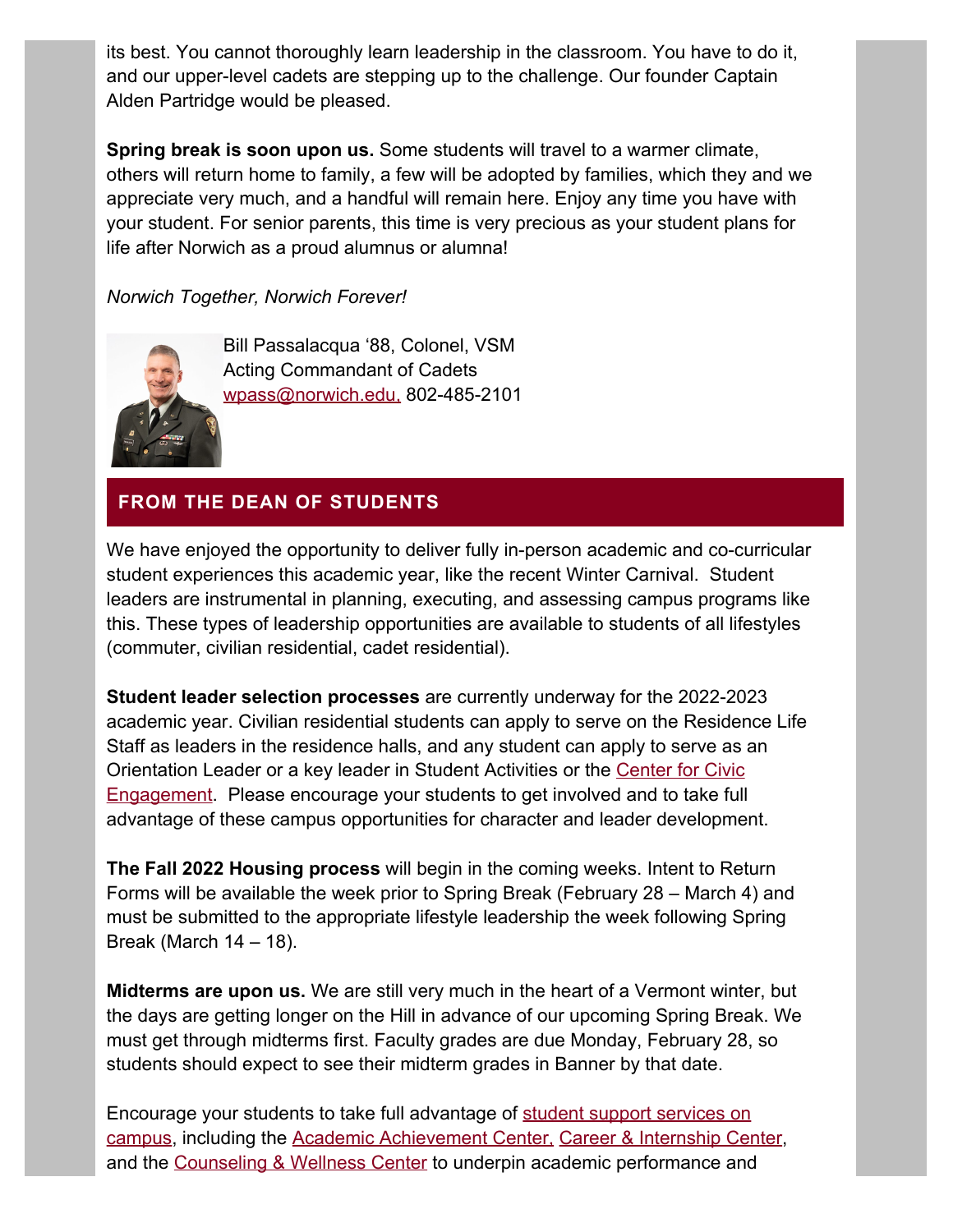student success.

**Spring break is the week of March 7th.** Residence Halls and barracks will close at noon on Saturday, March 5th and reopen following Spring Break at noon on Saturday, March 12th. (Dining services will close following dinner on March 4th, and resume services on March 13th.)

We anticipate that a small number of students will need to remain on campus through Spring Break. Consolidated housing in Alumni, Crawford, Dalrymple, and South Halls, as well as daily meal service, will be available at no additional cost. Students should direct questions about Break Stays to Residence Life; [nureslife@norwich.edu.](mailto:nureslife@norwich.edu)

As we think ahead to Spring Break and warmer days, please encourage your students to prioritize any outstanding academic coursework, to live the [Norwich](https://alumni.norwich.edu/page.redir?target=https%3a%2f%2fwww.norwich.edu%2fabout%2f1210-guiding-values&srcid=156706&srctid=1&erid=22375273&trid=9c5b210c-57de-4af5-9c23-74183c7eda55) [Guiding Values,](https://alumni.norwich.edu/page.redir?target=https%3a%2f%2fwww.norwich.edu%2fabout%2f1210-guiding-values&srcid=156706&srctid=1&erid=22375273&trid=9c5b210c-57de-4af5-9c23-74183c7eda55) and to be safe traveling during a much-needed and well-deserved Spring Break.

#### *Norwich Together, Norwich Forever!*



.

Gregory P. McGrath Acting Dean of Students & Assistant Vice President, Student Affairs [gmcgrath@norwich.edu,](mailto:%20gmcgrath@norwich.edu) 802-485-2120

## **SPRING BREAK TRAVEL INFORMATION**



**Shuttle Service to Montpelier Train Station:** Space is limited so reserve your seat soon. [Click here to register](https://alumni.norwich.edu/page.redir?target=https%3a%2f%2falumni.norwich.edu%2fShuttleServiceRegistration&srcid=156706&srctid=1&erid=22375273&trid=9c5b210c-57de-4af5-9c23-74183c7eda55) online. *(The shuttle will also stop at the Montpelier bus station after the train station, for any students departing at or after 10:30 am and arriving back in VT at or before 7:30 p.m.)*

**Shuttle Service to Burlington International Airport:** [Click here](https://alumni.norwich.edu/page.redir?target=https%3a%2f%2fvermonttourandcharter.com%2fnorwich&srcid=156706&srctid=1&erid=22375273&trid=9c5b210c-57de-4af5-9c23-74183c7eda55) for BTV shuttle information through Vermont Tour and Charter.

**Rideshare:** Students offering and seeking rides are posted on the my.norwich portal.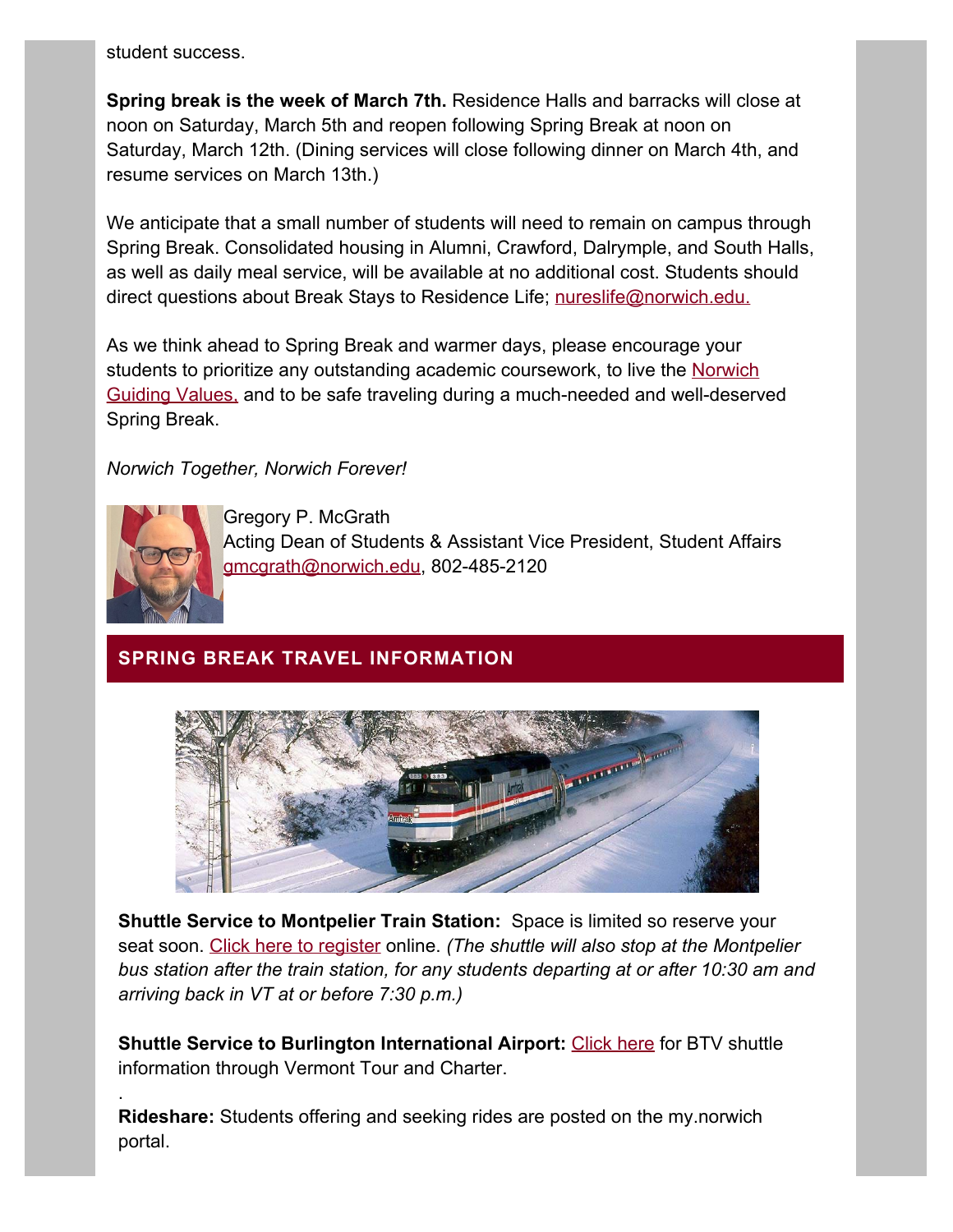## **TAG DAY!**

**Thank-a-Giver (TAG) Day next week!** This is our on-campus opportunity to celebrate the wonderful donors who make a Norwich education possible. On Thursday, February 24, check out Norwich's [Twitter,](https://alumni.norwich.edu/page.redir?target=https%3a%2f%2ftwitter.com%2fnorwichnews%3fref_src%3dtwsrc%255Egoogle%257Ctwcamp%255Eserp%257Ctwgr%255Eauthor&srcid=156706&srctid=1&erid=22375273&trid=9c5b210c-57de-4af5-9c23-74183c7eda55) [Instagram](https://alumni.norwich.edu/page.redir?target=https%3a%2f%2fwww.instagram.com%2fnorwichuniversity%2f%3fhl%3den&srcid=156706&srctid=1&erid=22375273&trid=9c5b210c-57de-4af5-9c23-74183c7eda55), and [Facebook](https://alumni.norwich.edu/page.redir?target=https%3a%2f%2fwww.facebook.com%2fNorwichUniversity%2f&srcid=156706&srctid=1&erid=22375273&trid=9c5b210c-57de-4af5-9c23-74183c7eda55) to see how our students say thank you!

### **STUDENT ACTIVITIES ON CAMPUS**



February is jam-packed with fun activities for students. From neon roller skating on the 19th, to "make and take" jellyfish air plants on the 24th, to a bus trip to Burlington on the 26th, there is lots for students to choose from. For a full list of events to include club activities [HERE](https://alumni.norwich.edu/page.redir?target=https%3a%2f%2fnorwich.campuslabs.com%2fengage%2fevents&srcid=156706&srctid=1&erid=22375273&trid=9c5b210c-57de-4af5-9c23-74183c7eda55).

## **COVID-19 UPDATES AND STUDENT SUPPORT SERVICES**

President Anarumo continues to strategically update our COVID-19 response strategies, consistent with public health and medical guidance. Testing strategies, our masking policies, and our vaccination mandate emphasize individual responsibility among Norwich students and employees.

The most critical action a student can take, in support of their individual health and to protect public health, is to contact [NU Health Services](mailto:nuinfirm@norwich.edu) or (802) 485-2552 (open while classes are in sessio[n\)](https://alumni.norwich.edu/page.redir?target=https%3a%2f%2fwww.norwich.edu%2fhealth-center&srcid=156706&srctid=1&erid=22375273&trid=9c5b210c-57de-4af5-9c23-74183c7eda55) if [symptomatic](https://alumni.norwich.edu/page.redir?target=https%3a%2f%2fwww.cdc.gov%2fcoronavirus%2f2019-ncov%2fsymptoms-testing%2fsymptoms.html&srcid=156706&srctid=1&erid=22375273&trid=9c5b210c-57de-4af5-9c23-74183c7eda55) with impaired function. Campus data and public health trends in Vermont are encouraging but we must remain vigilant and agile through the remainder of the Spring 2022 semester, as we think ahead to the next academic year.

#### **A reminder that you can keep up to date on all COVID-19 related information (Presidential messages, data dashboard, who to contact) on the [Norwich PSA](https://alumni.norwich.edu/page.redir?target=https%3a%2f%2fwww.norwich.edu%2fnews%2fpsa&srcid=156706&srctid=1&erid=22375273&trid=9c5b210c-57de-4af5-9c23-74183c7eda55) [site.](https://alumni.norwich.edu/page.redir?target=https%3a%2f%2fwww.norwich.edu%2fnews%2fpsa&srcid=156706&srctid=1&erid=22375273&trid=9c5b210c-57de-4af5-9c23-74183c7eda55)**

Additionally, if your student has difficulty getting a reply about making up classwork due to illness, or needs assistance facilitating a plan to stay caught up on work, please contact Associate Provost Lea Williams at **Iwilliam@norwich.edu** or (802) 485-2351.

**Other student support services (also available remotely):** [Counseling & Wellness Center](https://alumni.norwich.edu/page.redir?target=https%3a%2f%2fwww.norwich.edu%2fcounseling&srcid=156706&srctid=1&erid=22375273&trid=9c5b210c-57de-4af5-9c23-74183c7eda55): [cwc@norwich.edu](mailto:cwc@norwich.edu) or (802) 485-2134 [Academic Achievement Center](https://alumni.norwich.edu/page.redir?target=https%3a%2f%2fwww.norwich.edu%2faac&srcid=156706&srctid=1&erid=22375273&trid=9c5b210c-57de-4af5-9c23-74183c7eda55): [aac@norwich.edu](mailto:aac@norwich.edu) or (802) 485-2130 [Center for Writing](https://alumni.norwich.edu/page.redir?target=https%3a%2f%2fwww.norwich.edu%2fwriting-center&srcid=156706&srctid=1&erid=22375273&trid=9c5b210c-57de-4af5-9c23-74183c7eda55): [writingctr@norwich.edu](mailto:writingctr@norwich.edu) or (802) 485-3282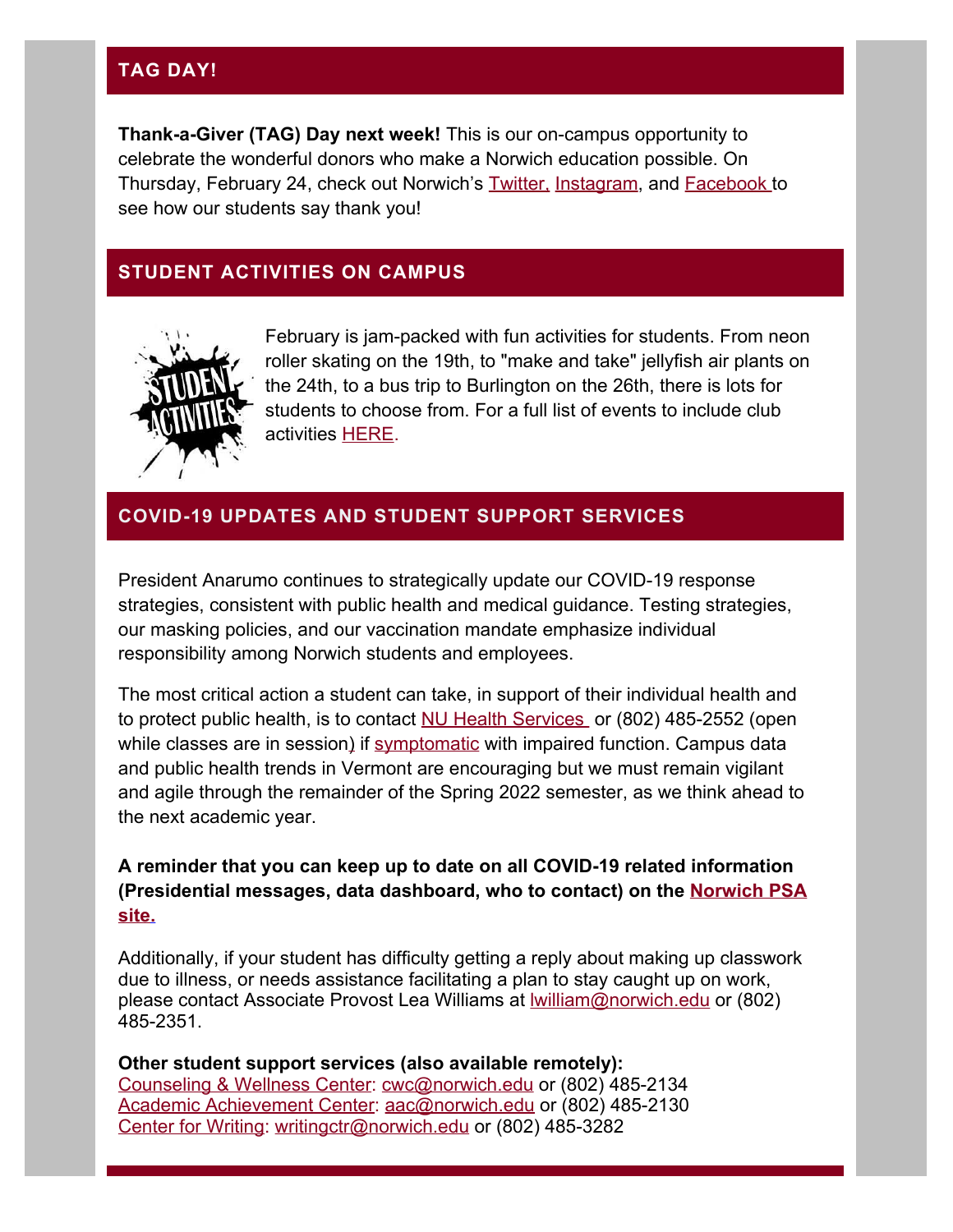### **CONNECTING WITH THE PROVOST'S OFFICE**

**Commencement seating choice results are in!** Norwich seniors voted overwhelmingly to sit by academic major (over lifestyle) at their 2022 graduation. For more information on this year's ceremony and related events, be sure to [visit the](https://alumni.norwich.edu/page.redir?target=https%3a%2f%2fwww.norwich.edu%2fcommencement&srcid=156706&srctid=1&erid=22375273&trid=9c5b210c-57de-4af5-9c23-74183c7eda55) [Commencement webpage.](https://alumni.norwich.edu/page.redir?target=https%3a%2f%2fwww.norwich.edu%2fcommencement&srcid=156706&srctid=1&erid=22375273&trid=9c5b210c-57de-4af5-9c23-74183c7eda55)



**Alongside mid-term exams, mid-winter often brings on homesickness.** Let your student know you are thinking of them by sending a care package! Besides the usual snacks (granola bars, dried fruit, nuts), treats (candy, chips, mints), and toiletries (toothbrush, travel tissues, lip balm), throw in extras like playing cards, playdough, stress balls, colored pencils, or crossword

puzzles! Toy-like items can help provide a mental break and are a fun way to reduce anxiety and stress. Don't forget to include a handwritten note of encouragement to your student.

#### **CAREER SERVICES: SPRING INTO INTERNSHIPS**

**Recruiting for summer internships has begun** and the Career and Internship Center is here to help students find high-impact practices that complement their career goals.

On February 23rd from 12-1p.m. in the WCC, Internship Coordinator [Jim Graves](mailto:jgraves@norwich.edu) will be hosting an information session to talk about internship timelines, types of internships available, the best ways to find them, and how to prepare for one. Internships are extremely competitive, so applying early (January-May) for summer opportunities is crucial.



**Another way students can get a head start on an internship search is to attend our [Spring 2022 Career Fair](https://alumni.norwich.edu/page.redir?target=https%3a%2f%2fsway.office.com%2f8c1akQLVwQZGGUGr%3fref%3dLink%26amp%3bloc%3dplay&srcid=156706&srctid=1&erid=22375273&trid=9c5b210c-57de-4af5-9c23-74183c7eda55),** our largest recruiting event of the semester! Not only can students explore available opportunities, but they can practice many career skills like informational interviewing and elevator pitches, networking with employers, and receiving resume critiques.

If your student is interested in participating in any of these events, please direct them to our [Spring 2022 Calendar of Events](https://alumni.norwich.edu/page.redir?target=https%3a%2f%2fsway.office.com%2fzUMa2UohG50jqqtL%3fref%3dLink&srcid=156706&srctid=1&erid=22375273&trid=9c5b210c-57de-4af5-9c23-74183c7eda55).

#### **CAMPUS SAFETY PROTOCOLS**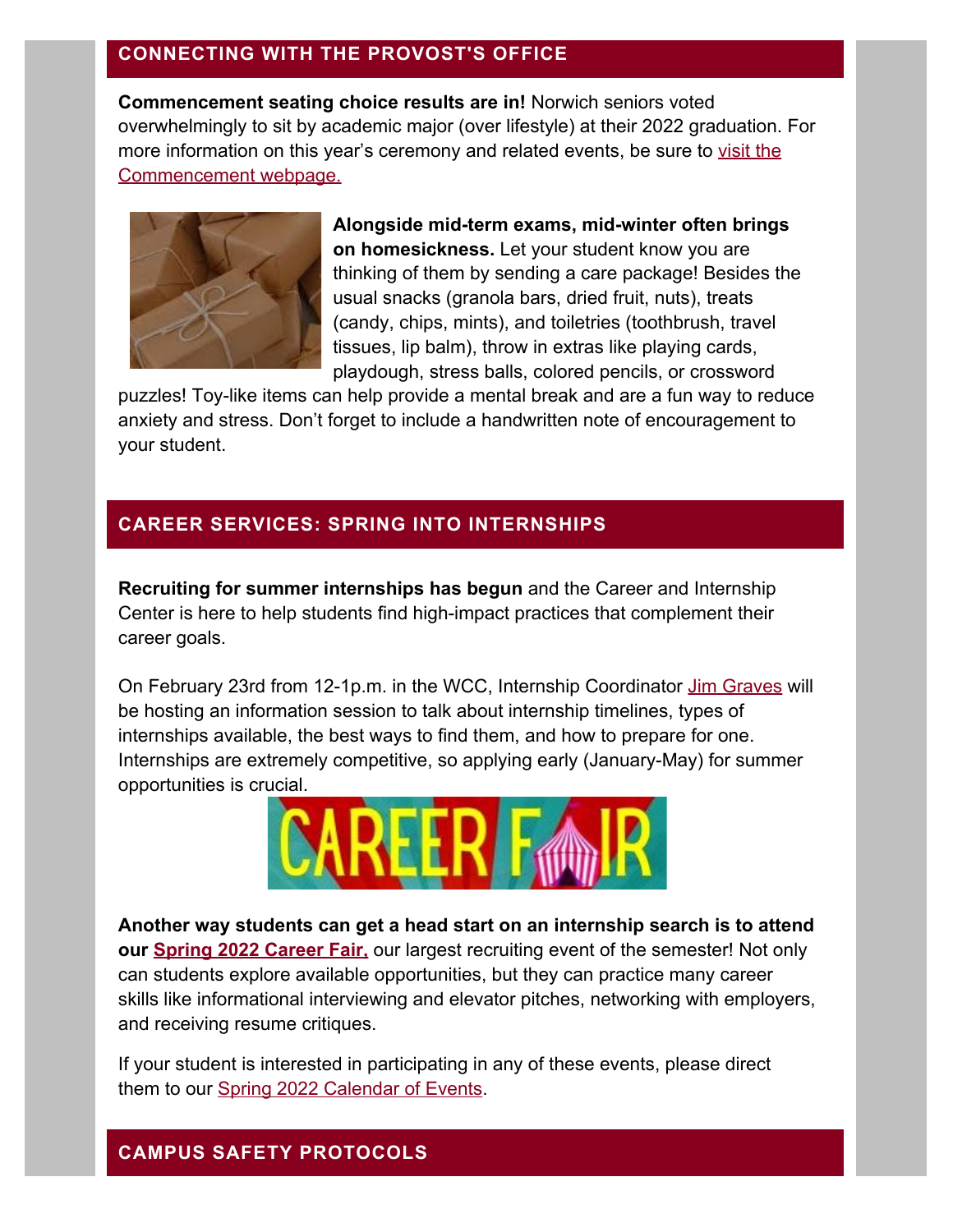Our goal is for our students to learn and thrive in a safe and supportive learning community on campus. To that end, our campus security team, along with Norwich leadership, has several notification systems and protocols in place.

You can find comprehensive [campus emergency information here](https://alumni.norwich.edu/page.redir?target=https%3a%2f%2fwww.norwich.edu%2femergency&srcid=156706&srctid=1&erid=22375273&trid=9c5b210c-57de-4af5-9c23-74183c7eda55).

# **EVENTS ON AND OFF CAMPUS**



There are many events happening on campus and off. Check out Norwich events happening around the country by viewing **[Event Calendar.](https://alumni.norwich.edu/Events?srctid=1&erid=22375273&trid=9c5b210c-57de-4af5-9c23-74183c7eda55)** Here's a sampling of upcoming events:

**In their** *Academic Resilience Collaborative Series,* **the Center for Global Resilience and Security will host an event titled: "Resilient Bodies are Built to Last: Vermont's Solution to a National Crisis."** Learning about our capacity as humans for recovery and adaptation is essential in our ever-changing environment. Encourage your student to attend one or both sessions to learn more about strengthening their minds and bodies, so they are better prepared to assist themselves and others in times of adversity. See below for more details. [Click here](https://alumni.norwich.edu/page.redir?target=https%3a%2f%2fwww.norwich.edu%2fnews%2f3599-norwich-university-presents-resilient-bodies-are-built-to-last-vermont-s-solution-to-a-national-crisis&srcid=156706&srctid=1&erid=22375273&trid=9c5b210c-57de-4af5-9c23-74183c7eda55) for more information, including registration.



**Encourage your student to expand their personal and professional network by attending our in-person Norwich Network events during Norwich's Spring Break the week of March 7, 2022.** [Visit our event page for more details.](https://alumni.norwich.edu/page.redir?target=https%3a%2f%2falumni.norwich.edu%2fNorwichNetworkingEvents&srcid=156706&srctid=1&erid=22375273&trid=9c5b210c-57de-4af5-9c23-74183c7eda55)



**Norwich University's Peace and War Center is hosting the 3rd Annual Peace and War Summit (in-person with remote options) on March 21-22, 2022.** This year's theme is "Deciphering the Russian Riddle: National Interests and Geopolitical Competitions." At the Summit, nine Russian experts will scrutinize various challenges deriving from

Russia, which range from its territorial intrusion into Ukraine and Georgia to intervention into Syria to growing military partnership with China to its cyber-attacks and disinformation campaigns. [More details here.](https://alumni.norwich.edu/page.redir?target=https%3a%2f%2fwww.norwich.edu%2fpawc%2fevents%2f3468-2022-peace-and-war-virtual-summit&srcid=156706&srctid=1&erid=22375273&trid=9c5b210c-57de-4af5-9c23-74183c7eda55)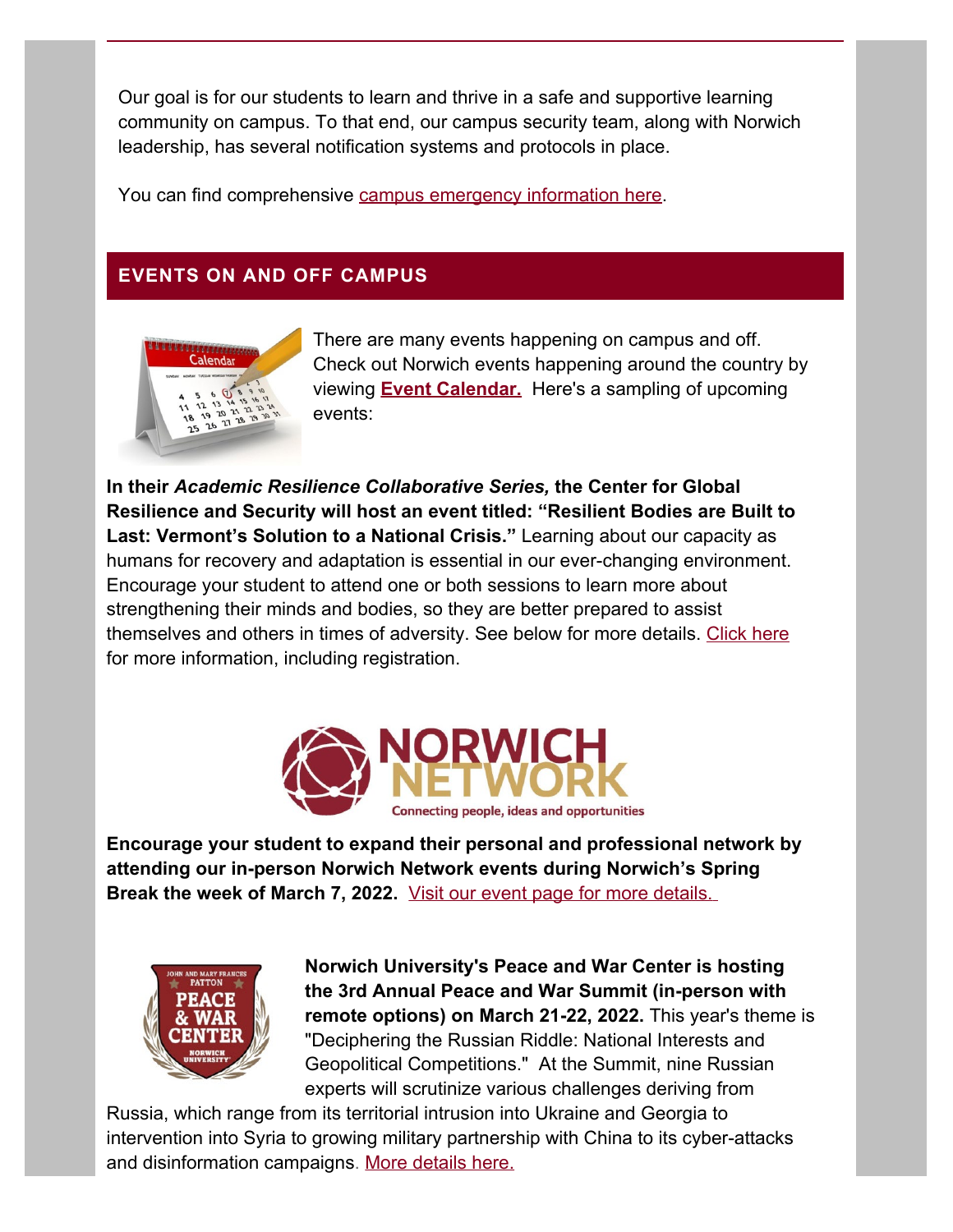### **Calling High-School Cyber Sleuths! Have a HS student interested in**

**getting involved in digital forensics?** Want to learn how to defend against cyber attacks? At Norwich University's virtual week-long GenCyber Forensics pre-college program this summer, you will dive deep into the cyber-realm with tools used by police forces around the world through a series of gaming, modeling, and simulation activities. Visit [https://www.norwich.edu/cyber/gencyber](https://alumni.norwich.edu/page.redir?target=https%3a%2f%2fwww.norwich.edu%2fcyber%2fgencyber&srcid=156706&srctid=1&erid=22375273&trid=9c5b210c-57de-4af5-9c23-74183c7eda55) to see



last year's lineup and get a hint of what 2022 will be like. New details, including2022 dates, coming soon.

#### **STAY CONNECTED**

Norwich [Facebook](https://alumni.norwich.edu/page.redir?target=https%3a%2f%2fwww.facebook.com%2fNorwichUniversity%2f&srcid=156706&srctid=1&erid=22375273&trid=9c5b210c-57de-4af5-9c23-74183c7eda55)

[NU Families website](https://alumni.norwich.edu/page.redir?target=https%3a%2f%2falumni.norwich.edu%2fNUfamilies&srcid=156706&srctid=1&erid=22375273&trid=9c5b210c-57de-4af5-9c23-74183c7eda55) [NU Events calendar](https://alumni.norwich.edu/Events?srctid=1&erid=22375273&trid=9c5b210c-57de-4af5-9c23-74183c7eda55)

**[Center for Writing](https://alumni.norwich.edu/page.redir?target=https%3a%2f%2fwww.norwich.edu%2fwriting-center&srcid=156706&srctid=1&erid=22375273&trid=9c5b210c-57de-4af5-9c23-74183c7eda55)** 

[NU Families Facebook page](https://alumni.norwich.edu/page.redir?target=https%3a%2f%2fwww.facebook.com%2fNUFamilies&srcid=156706&srctid=1&erid=22375273&trid=9c5b210c-57de-4af5-9c23-74183c7eda55)

[Counseling & Wellness Center](https://alumni.norwich.edu/page.redir?target=https%3a%2f%2fwww.norwich.edu%2fcounseling&srcid=156706&srctid=1&erid=22375273&trid=9c5b210c-57de-4af5-9c23-74183c7eda55) [Academic Achievement Center](https://alumni.norwich.edu/page.redir?target=https%3a%2f%2fwww.norwich.edu%2faac&srcid=156706&srctid=1&erid=22375273&trid=9c5b210c-57de-4af5-9c23-74183c7eda55)

Remember, there are also many resources to stay in touch with Norwich throughout the school year! [Corps of Cadets on Flickr](https://alumni.norwich.edu/page.redir?target=https%3a%2f%2fwww.flickr.com%2fphotos%2fnucorpsofcadets%2f&srcid=156706&srctid=1&erid=22375273&trid=9c5b210c-57de-4af5-9c23-74183c7eda55) [Norwich YouTube channel](https://alumni.norwich.edu/page.redir?target=https%3a%2f%2fwww.youtube.com%2fc%2fnorwichuniversity%2ffeatured&srcid=156706&srctid=1&erid=22375273&trid=9c5b210c-57de-4af5-9c23-74183c7eda55) [Norwich Instagram](https://alumni.norwich.edu/page.redir?target=https%3a%2f%2fwww.instagram.com%2fnorwichuniversity%2f%3fhl%3den&srcid=156706&srctid=1&erid=22375273&trid=9c5b210c-57de-4af5-9c23-74183c7eda55) Norwich [Twitter](https://alumni.norwich.edu/page.redir?target=https%3a%2f%2ftwitter.com%2fnorwichnews%3fref_src%3dtwsrc%255Egoogle%257Ctwcamp%255Eserp%257Ctwgr%255Eauthor&srcid=156706&srctid=1&erid=22375273&trid=9c5b210c-57de-4af5-9c23-74183c7eda55)



And you can always email our office at [mystudentis@norwich.edu](mailto:mailto%20mystudentis@norwich.edu) too.